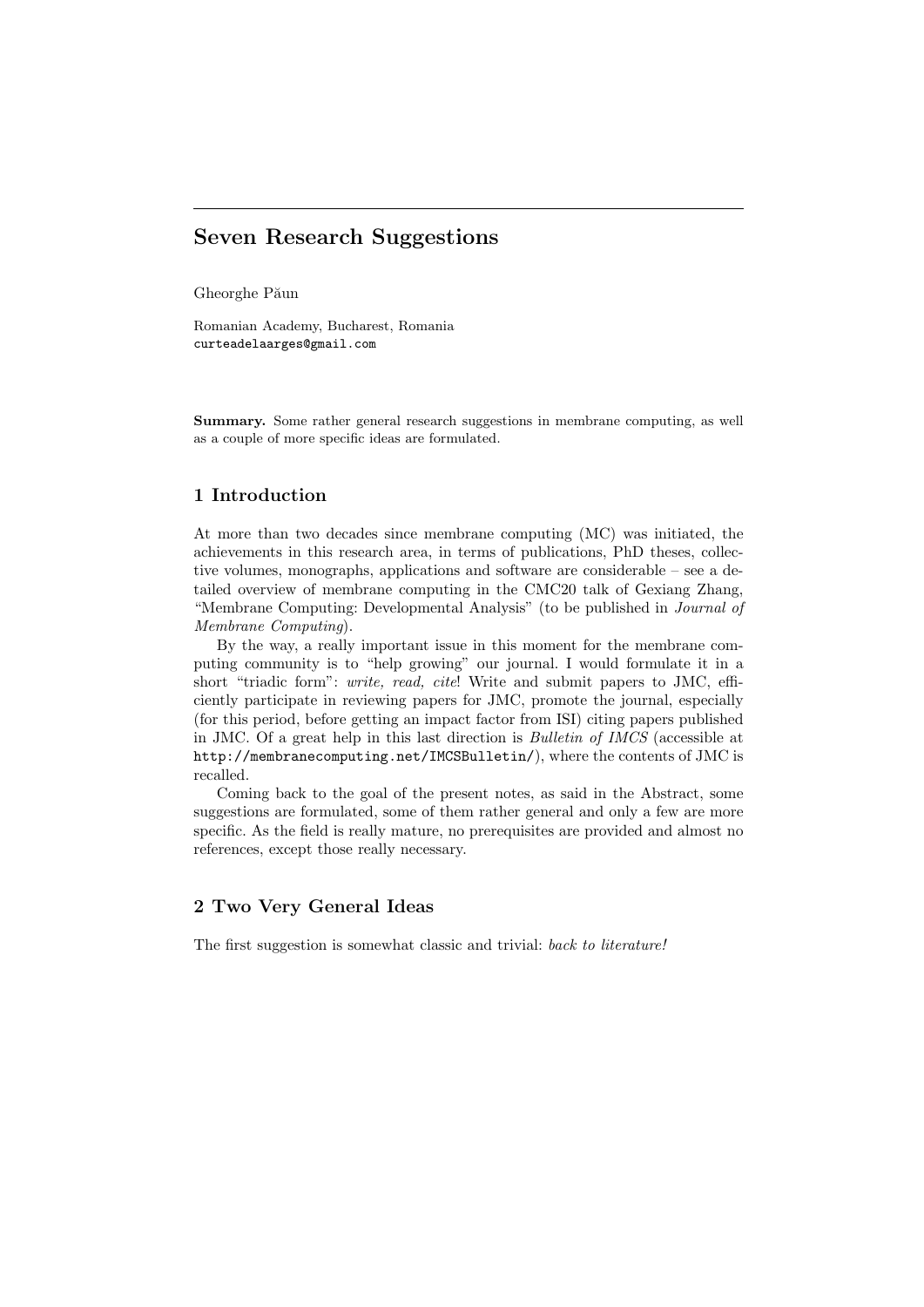#### 102 Gheorghe Păun

(Q1) There are plenty of open problems and research topics formulated in the MC literature. Some of these problems were solved, some of these research vistas were explored, many others might be now obsolete, of no much interest, but many enough still wait for research efforts.

For instance, I would like to recall the attention about the problems collected in [2], also available in a preliminary form in a Brainstorming volume, [1]. I believe that a nice and useful analysis would be to systematically examine the proposals from this paper and see the status of each of them, thus revealing the topics which need/deserve our attention from now on.

 $(Q2)$  The previous idea was to look to the past – now I would like to suggest to look to the future... With the mentioning that the future started yesterday... It is about the Fourth Industrial Revolution. The key-words describing it are of the kind: connectivity, artificial intelligence, machine learning, cyber-systems, robots.

Which of these syntagma are "reachable" by MC, which were already addressed, which suggestions can we get from this direction? Very general questions, but a good answer can have rather positive consequences. What about a "very distributed" P system/colony, about swarms of membranes? Much work is still needed in the learning (deep learning?) direction. Both these issues can have nice practical applications (the same with evolutionary computing, membrane algorithms and connected areas, making use of the "brute force" brought into the stage by the complex systems of weak components cooperating in a cleaver manner).

# 3 Three "Hybridization" Suggestions

Suggestions of the forms bellow were formulated many times, in more general or more specific terms. I recall them, with some further details.

(Q3) Systematic comparison of "basic" classes of P systems – cell-like, tissuelike, spiking neural, and numerical, with multiset rewriting rules, active membranes, symport/antiport, spiking rules, programs (production-repartition) rules, respectively, with various specific features – catalysts, polarizations, regular expression guarding the (spiking) rules, unique object (the spike), etc.

Many combinations of these ingredients were considered – but not all of them and not in a systematic manner.

We know, for instance, the power (also the efficiency?) of one-object cell-like P system, or of cell-like SN P systems, but I no not remember papers examining numerical P systems using only one variable (in each region), or using the notion of anti-matter.

A biological detail which is not satisfactorily captured in SN P systems is the sigmoidal function involved in the spiking operation. Maybe by borrowing the way of evolving variables in numerical P systems and using "programs" (again: with two parts, producing and then distributing) in SN P systems one can obtain something of interest.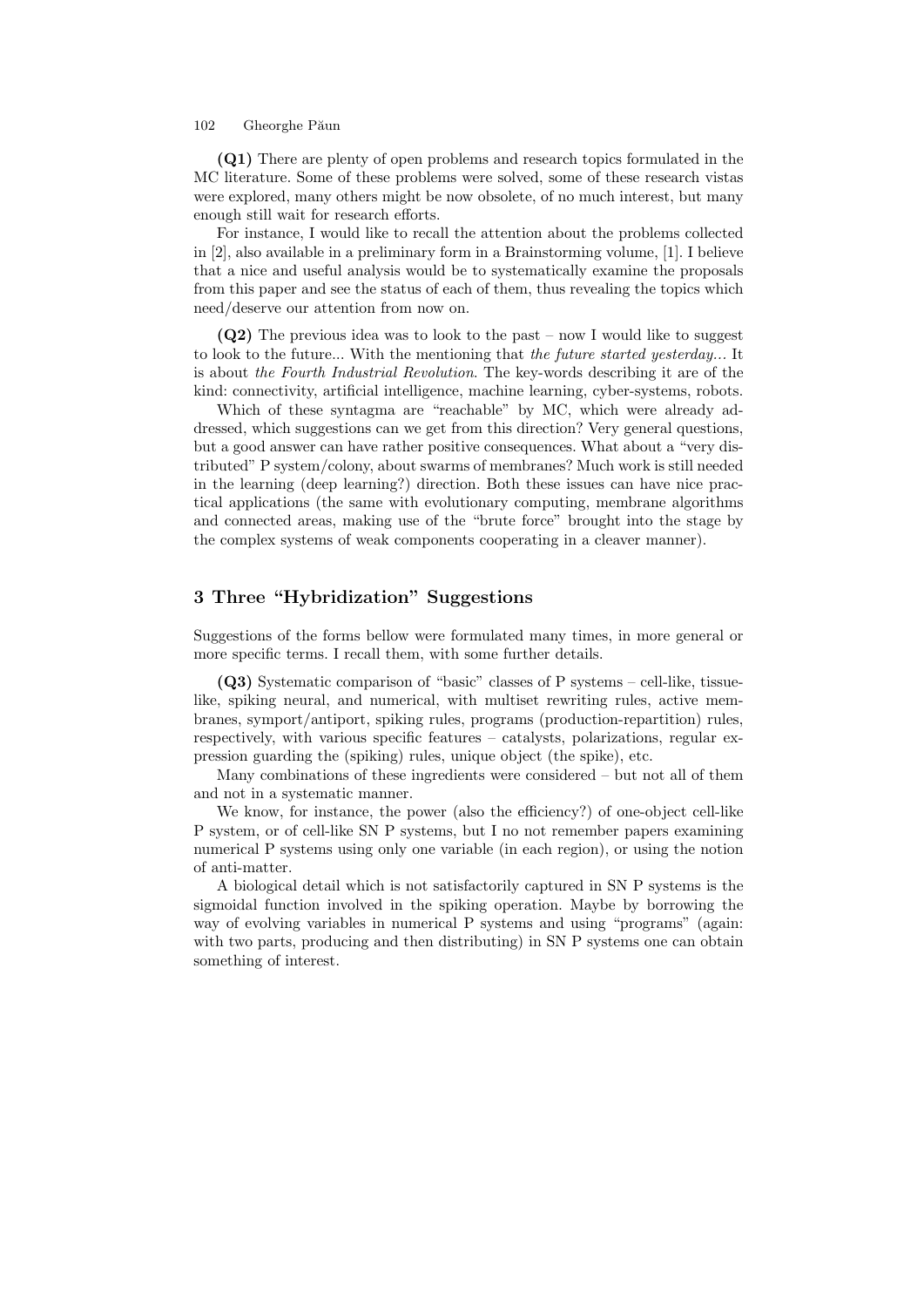(Q4) Bridging P and R was requested for several times and there are some attempts in this direction, but for sure much more remains to be done. The two areas are rather connected (cell-structure, evolution rules, biochemical metaphor), but they also differ in essential details (multisets, active membranes, symport/antiport and spiking rules, etc. in MC, zero or arbitrarily large multiplicity, no-surviving principle, different goals than computing, etc., in reaction systems). Borrowing notions investigated in R and investigating them for P (which of them make sense? which of them are decidable?) was suggested many times.

Let me formulate one really "hybridization" idea: in R systems, the evolution is influenced by the environment, which provides arbitrary (multi)sets of objects to the system; what about having these objects produced by a P system – or by several P systems. The idea is illustrated in Figure 1. Of course, the P systems work "in the MC style" (multisets, maximal parallelism, objects that do not evolve persist, etc.) while  $R$  is a reaction system. Plenty of questions appear: examine the usual R questions for such a hybrid system; what about computability in this framework? (the first question is how to define the result of a computation); what about the case when the P systems not only send objects to the environment, but they can also bring objects back inside? what about using simple P systems (non-universal), or of various types? in the case of SN P systems, we will have two possibilities: to distinguish between the spikes of various SN P systems or not – in the latter case, the R system is supposed to get only one (type of) object from the environment; how R systems with only one object in their alphabet behave?

Find other types of P-R hybrid systems.



Fig. 1.

(Q5) A similarly promising topic, partially, but not enough explored, is that of bringing to MC further notions from the quantum area.

Two immediate ideas are the following.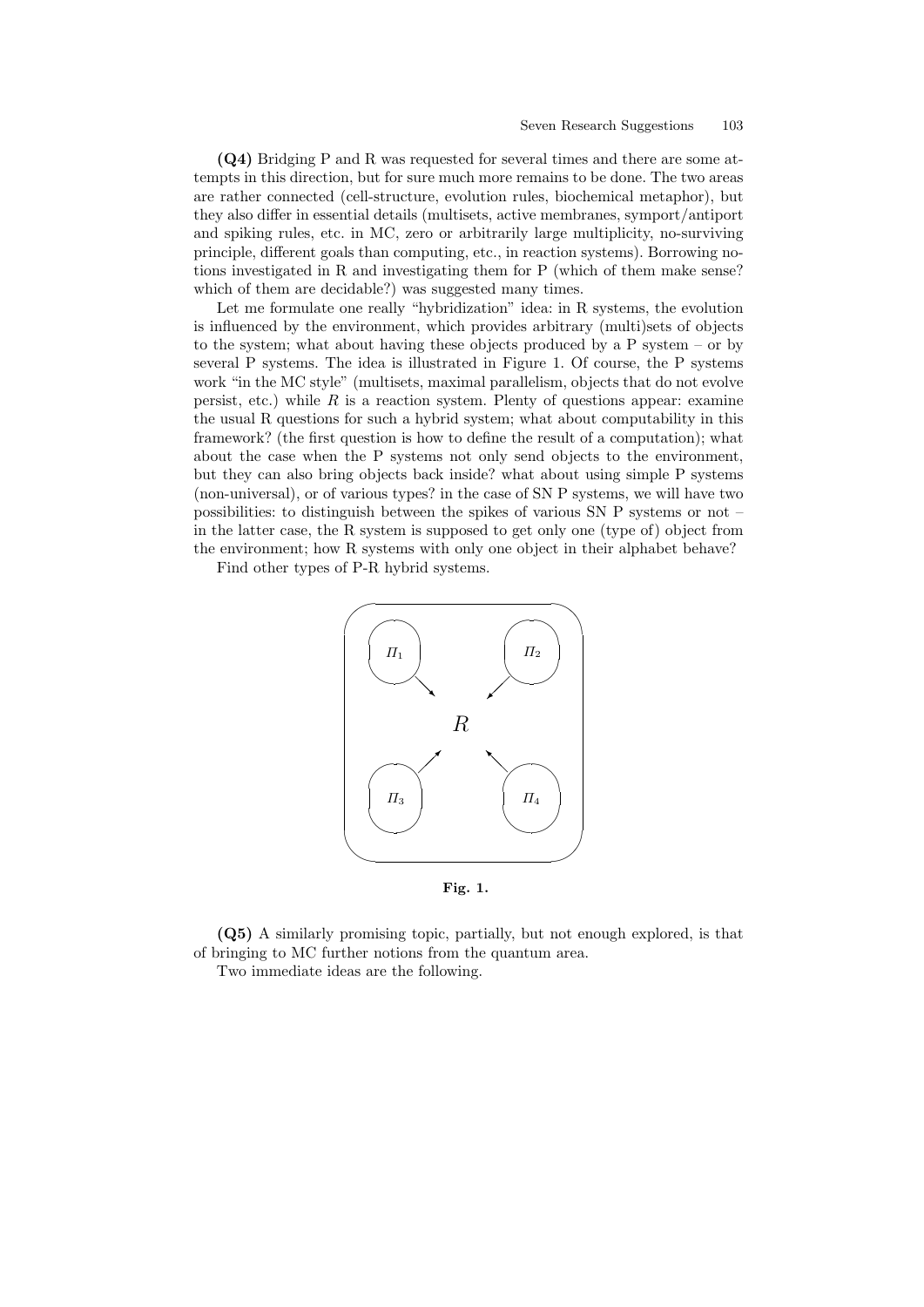#### 104 Gheorghe Păun

1. To consider P systems with qobjects, objects having a name and a probability associated, a number between 0 and 1:  $(a, \alpha), a \in A, 0 \leq \alpha \leq 1$ . Taking  $\alpha$  as a "standard" probability does not seem to be very productive (there are some attempts of this kind). Maybe processing the objects with rules of the form

$$
a \to (b,\beta)(c,\gamma), \ \beta, \gamma \in [-1,1],
$$

with the effect

$$
(a, \alpha) \rightarrow (b, \alpha \oplus \beta)(c, \alpha \oplus \gamma), \text{ where}
$$

$$
\alpha \oplus \delta = \begin{cases} 0, & \text{if } \alpha + \delta < 0, \\ \alpha + \delta, & \text{if } 0 \le \alpha + \delta \le 1, \\ 1, & \text{if } \alpha + \delta > 1, \end{cases}
$$

might be more interesting. Maybe also a multiplicative operation can be considered. How to define a successful computation? By halting? And which could be the result of a computation? (Maybe the distance between two prescribed events, without halting, maybe the string of objcts which reach probability 1.) Should the objects of the form  $(a, 0)$  be preserved in the system or they should be eliminated?

2. The second idea refers to objects as well, but also to their evolution: entanglement. Define objects which have identical evolution, irrespective where they are placed. There is no obvious definition  $-e.g.,$  in the case of cooperative rules. Should entanglement be hereditary? (Copies of the same object, having a common ancestor, should be necessarily entangled?)

A good definition is the first step – after that, questions about computing power and efficiency are to be formulated.

Is entanglement a further door towards efficiency? (Entanglement means, in some sense, sending signals at an arbitrary distance in no time, which looks to be a powerful operation.) Maybe entanglement combined with the idea of qobjects? Maybe also imitating efficiency ideas from quantum computing?

#### 4 Two More Precise Proposals

(Q6) There is a fundamental feature of P systems which, in some sense, is departing from the (bio)chemistry: the localization of evolution rules. In theoreticalabstract terms, the (bio)chemistry is the same everywhere, the "dictionary" of reactions is unique. What is applicable-active in a given "reactor" (compartment of a cell) is selected according to the local reactants, enzymes, catalysts, promoters and inhibitors, as well as according to the reaction conditions (e.g., temperature). This directly leads to the idea of homogeneity, of considering P systems, of any kind, with the same set of rules in each compartment.

The idea was investigated for many classes of P systems, but not for numerical P systems. I am also not aware of efficiency results for homogeneous P systems.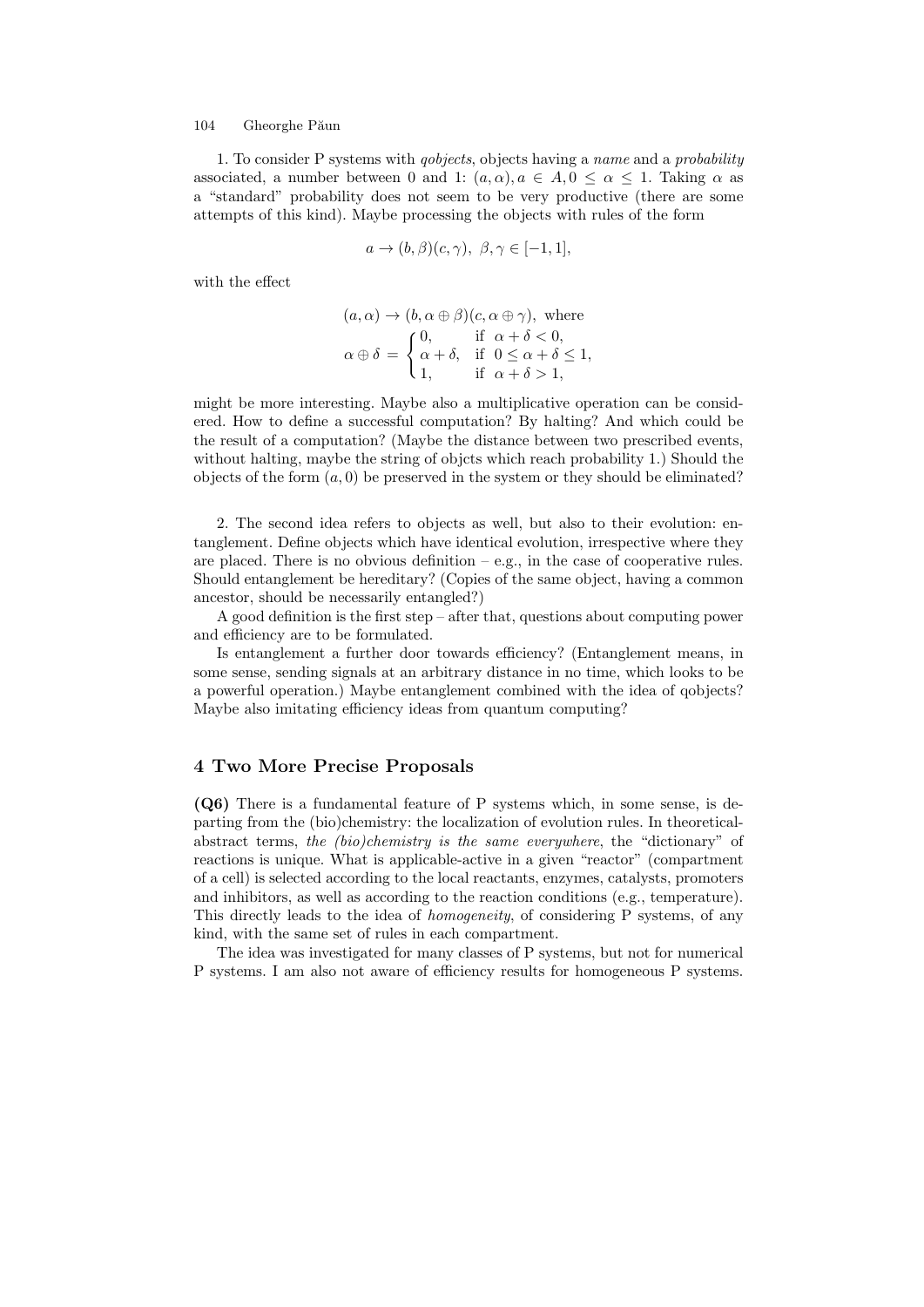The same for the various ways of using the rules (semantics): maximally parallel, sequential, minimally parallel – whatever definition for these notions is chosen.

What about a sort of an additional "uniform" restriction of the following form: if  $P$  is the homogeneous set of rules present in all compartments (instead of using different rules in different compartments, depending on the local reactants and "reaction conditions"), choose a subset  $P' \subseteq P$  (maximal?) and use it (in the maximally parallel way, etc.) in all compartments.

Power and efficiency results should be looked for.

(Q7) Still more specific is the last question: consider SN P systems with astrocytes producing calcium, with calcium directly involved in the spiking activity. Formally, the system will contain two types of cells,

astrocytes  $\alpha_1, \ldots, \alpha_m$ , of the form  $(c^{p_{i,0}}, A_i), p_{i,0} \ge 0$ , with the rules in  $A_i$  of the form  $E_c/c^s \to c^t, s \ge 1, t \ge 0$ , and neurons  $\sigma_1, \ldots, \sigma_n$ , of the form  $(a^{r_{i,0}}, R_i), r_{i,0} \ge 0$ ,

with the rules in  $R_i$  of the form  $E_a/a^s c^{s'} \to a^t, s, s' \geq 1, t \geq 0$ ,

where  $E_c, E_a$  are regular expressions over the one-letter alphabets consisting of c and a, respectively.

The idea is clear: producing t spikes in a neuron means consuming both s spikes and  $s'$  calcium units.

The synapses should link either astrocytes or neurons, as well astrocytes to neurons (but not conversely: links  $(\sigma_i, \alpha_j)$  are not permitted).

Of course, versions are possible: with the regular expressions in neurons also depending on the calcium units (hence over the alphabet  ${a, c}$ ), with delay, with or without the possibility of replicating calcium, when an astrocyte sends objects c to several neurons. Now, the whole investigation program usual in the SN P systems area should be explored: normal forms, universality, small universal systems, plasticity, homogeneity, etc. Are astrocytes of this form improving the results known for usual SN P systems?

### 5 Final Remarks

This note had two main goals: to show that still there is much work to do in membrane computing, even at this basic level (not to speak about applications, which is by far the most promising and most important direction of research at this stage), and to recall again and again that a very important task of all of us at this moment is to... *write-read-cite*, supporting our journal JMC!...

Acknowledgements. This work was supported by the research project TIN2017- 89842-P (MABICAP), co-financed by *Ministerio de Economía*, *Industria y Com*petitividad (MINECO) of Spain, through the Agencia Estatal de Investigación (AEI), and by Fondo Europeo de Desarrollo Regional (FEDER) of the European Union.